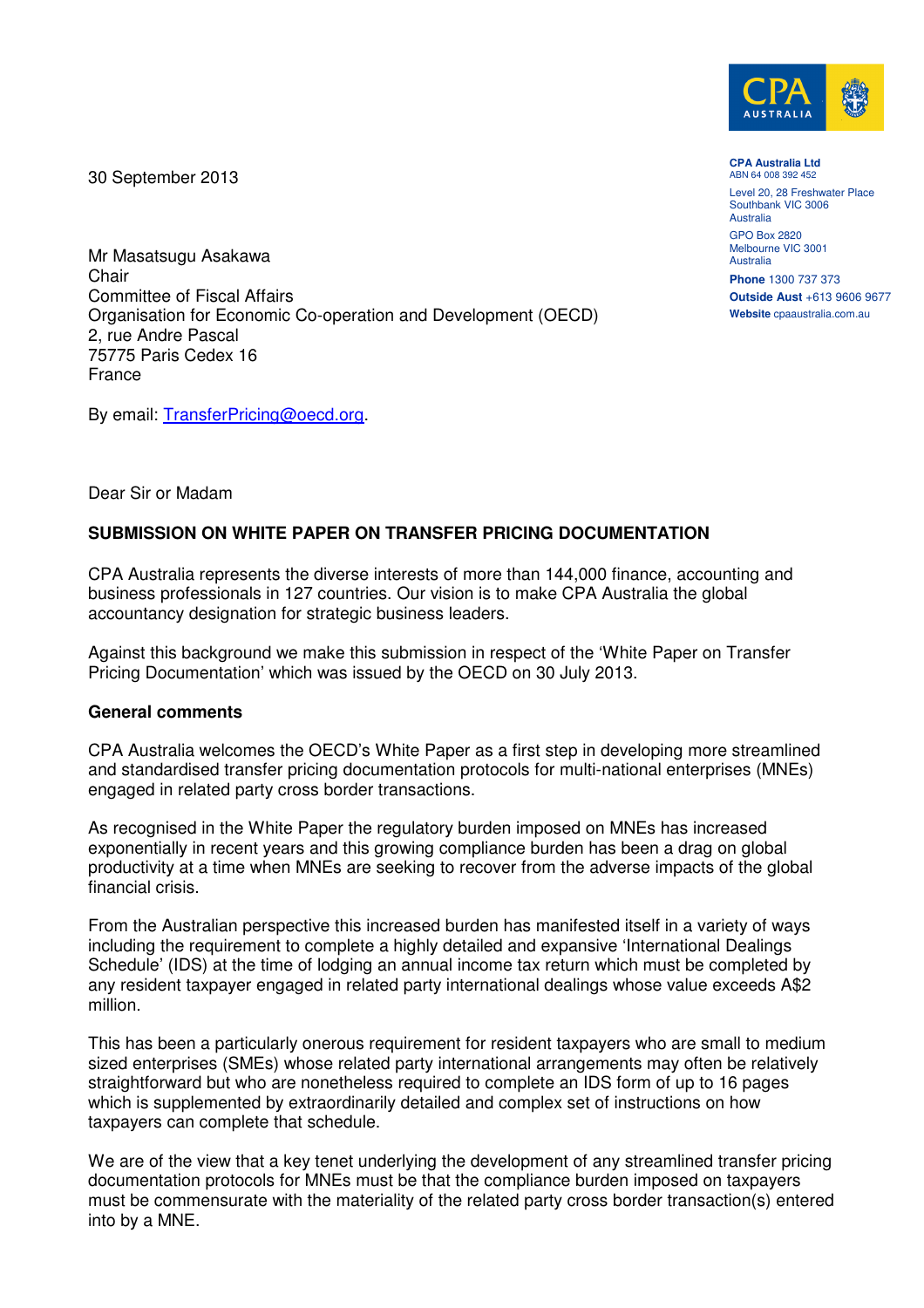In raising this issue we recognise that the development of any materiality standard in this context is very challenging given the disparate range of international transactions, industries and jurisdictions in which MNEs trade or invest.

However, given the OECD's stated commitment to facilitate global trade it would be prudent that emphasis is placed in any guidelines which encourage all revenue authorities that a balance needs to be struck between ensuring the arm's length pricing of cross border transactions amongst associated enterprises and the need to ensure that SMEs can continue to grow without being subject to an excessive compliance burden.

We also recognise that the White Paper has also issued in response to the OECD's recently issued Action Plan on Base Erosion and Profit Shifting which required, amongst other things, that rules needed to be developed which will require MNEs to provide all relevant governments with information on their global allocation of income, economic activity and taxes paid using a common template.

Broadly, in response the White Paper has suggested the development of a co-ordinated approach to transfer pricing documentation which is proposed to consist of a masterfile and a local file.

Essentially, the masterfile portion of the documentation provides a detailed analysis of the global business, financial reporting, debt structure and tax situation of a MNE to enable various tax authorities to identify the presence of potential transfer pricing risks, and that this will be supplemented by the local file which would set out how a taxpayer in a particular jurisdiction has complied with the arm's length principle in determining its transfer pricing positions.

We note that MNEs trading in multiple jurisdictions typically already prepare a form of 'masterfile' to alert the tax authorities in those jurisdictions on their global operations which is usually prepared in consultation with an external transfer pricing specialist. This work is completed as a tax compliance savings measure as the same document is provided to multiple revenue authorities. However, its utility is only marginal when the MNE is only in a very simple structure such as may arise where there are only two or three associated enterprises engaged in very straightforward transactions.

As we do not want to unnecessarily increase the compliance costs of such MNEs we believe that the obligation to mandatorily prepare a masterfile should not be imposed on SMEs who have relatively simple ownership structures and operations.

Moreover, we are concerned that the depth of information required to be provided under the proposed masterfile approach may be greater than that currently compiled especially in terms of providing a written functional analysis showing the principal contributions which various affiliates make towards value creation within the group. This requirement would implicitly appear to involve the compilation of significant financial data.

Whilst we recognise that the collation of such data will take time and increase cost it may also provide greater transparency and trust in a period where base erosion and profit shifting is an issue of paramount concern for tax authorities across the world and the constituencies they service.

However, we would be most concerned if such information was used by tax authorities to apply some form of global apportionment of a MNE's profit rather than apply the OECD's long standing arm's length principle in determining the profit that a particular entity should have returned in their country of residence on a cross boarder related party transaction.

Such a global apportionment approach may also be potentially subject to disputation between revenue authorities concerning their respective cuts of total global profit and may be susceptible to abuse particularly by inexperienced or ill-equipped auditors of competing revenue authorities.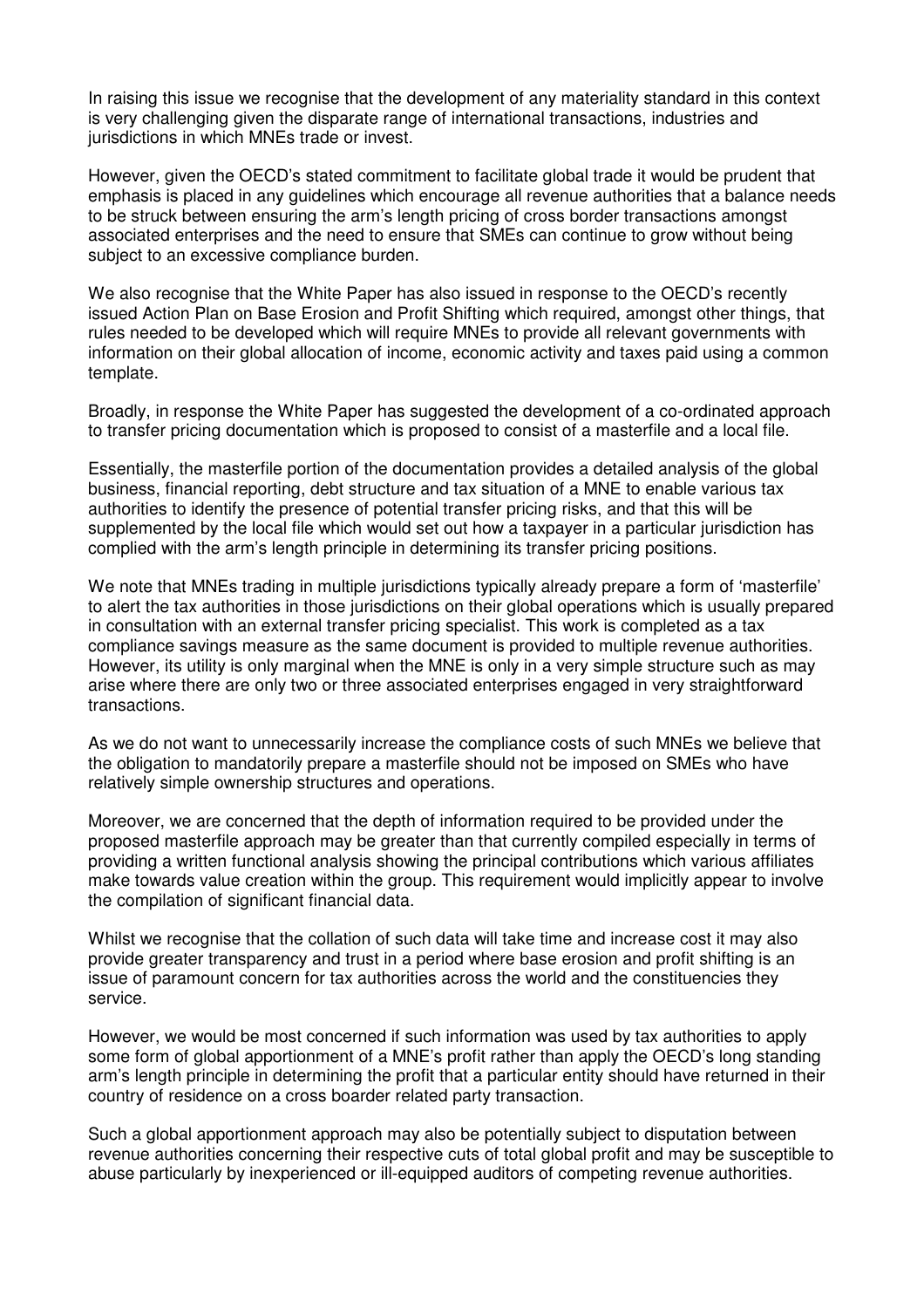It is for this reason that we believe that the most fundamental element of the transfer pricing documentation must be the local file which sets out the arm's length nature of a particular entity's related party cross border transactions.

This must remain the cornerstone of any transfer pricing documentation as the arm's length principle ensures that a resident of a particular jurisdiction will be assessed on a profit which reflects the functions provided, assets used and risked assumed by that particular taxpayer.

Moreover, the application of the arm's length principle ensures that reference is made to comparable uncontrolled transactions in a particular jurisdiction to verify the arm's length nature of transactions entered into by a taxpayer factoring in the use of external comparable data and the domestic trading environment in which the particular member of the MNE operates.

## **Specific comments**

We also make the following specific comments in respect of the White Paper:

- · Any review of the efficacy of transfer pricing documentation must be accompanied by a recognition that the technical competence of revenue authority auditors across jurisdictions must also typically increase to ensure that a more sophisticated approach to assessing transfer pricing risks is adopted. We understand that the Australian Taxation Office is currently ramping up its own internal transfer pricing expertise to reflect the need to further increase its depth of understanding of transfer pricing issues.
- The provision of a big picture analysis of a group's global operations in a masterfile may sometimes distract auditors from focussing on whether the particular transactions that an entity has entered into in their 'home' jurisdiction are arm's length or not.

For example, a subsidiary of a routine global distribution business which may account for, say, less than 2% of the global MNE business, and which has no interest in any intangibles, has no reason to be concerned or interested in the manufacturing, financing and management of the intellectual property of the global group which is fully controlled offshore . In these circumstances the determination of all these issues is made offshore by the parent company which will be subject to the transfer pricing rules and documentation requirements of their resident jurisdiction. In these circumstances the tax authority in the resident country of the subsidiary distributor should be concerned solely with the prices paid or the profitability of the distributor compared to independent distributors in that market.

· Care should therefore be taken that unsophisticated auditors do not apply the masterfile to mistakenly focus on issues outside their jurisdiction rather than determine whether the resident taxpayer's assessable income has been understated because of non-arm's length positions.

The comment is made in relation to the provision of information necessary to start, conduct and complete an audit that …'It may often be the case that the required documents will be in the possession of members of the MNE group other than the local affiliate under examination. Often the necessary documents will be located outside the country whose tax administration is conducting the audit. It is therefore essential that the tax administration's power to compel production of information during the course of an audit extend beyond the country's borders.'

We suggest that this observation be revisited as it appears to be advocating extra-territorial authority for taxation officials. Currently the powers of a tax authority of a jurisdiction are limited, and must be limited, to that jurisdiction. Accordingly, the MNE cannot be compelled to produce such information. Certainly the MNE can be encouraged through veto of evidence laws which exist in some countries, but the power to compel a non-resident to provide documentation from beyond their borders is not possible.